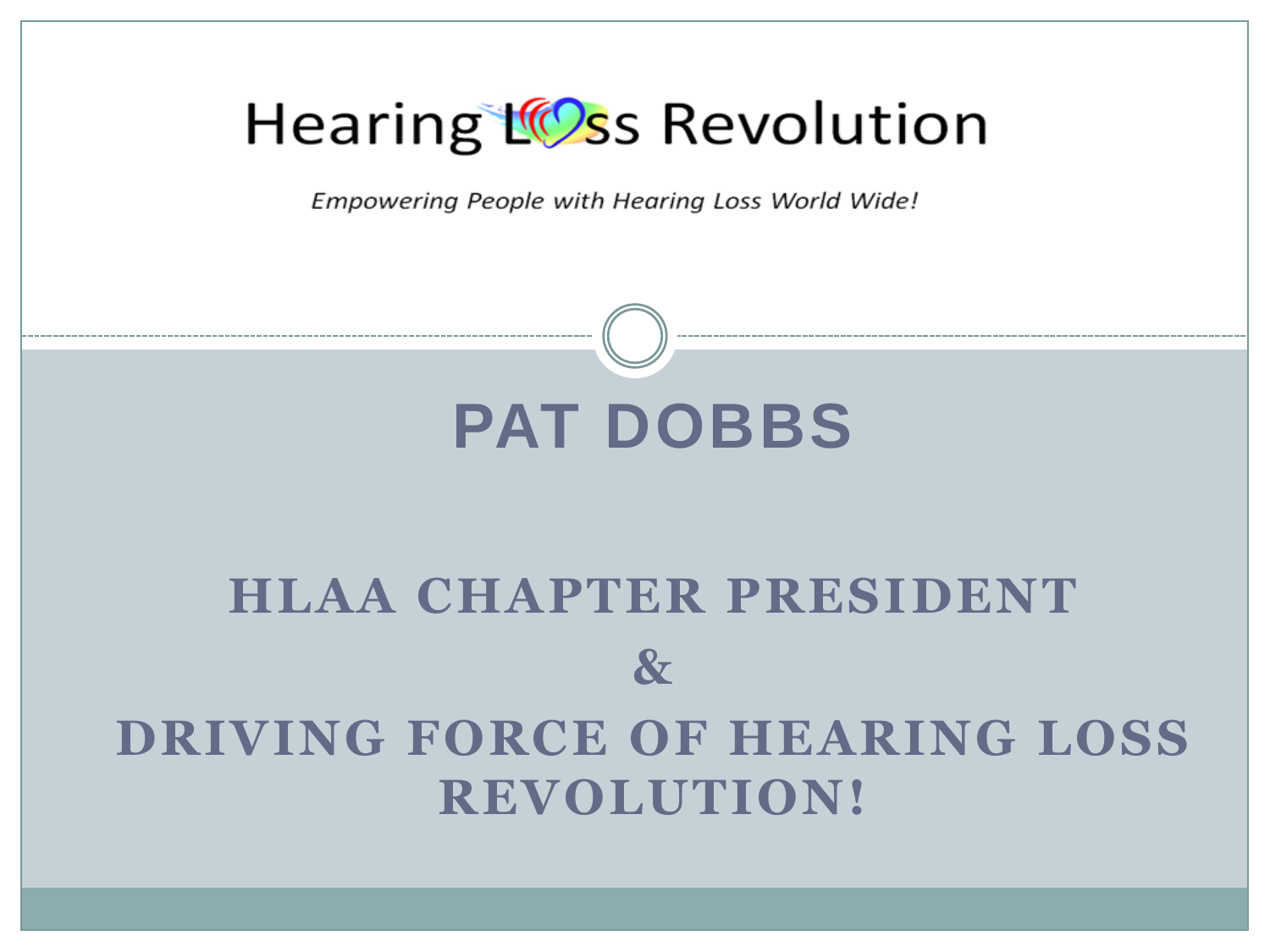#### Hearing LOss Revolution

Empowering People with Hearing Loss World Wide!

# **MY BACKGROUND**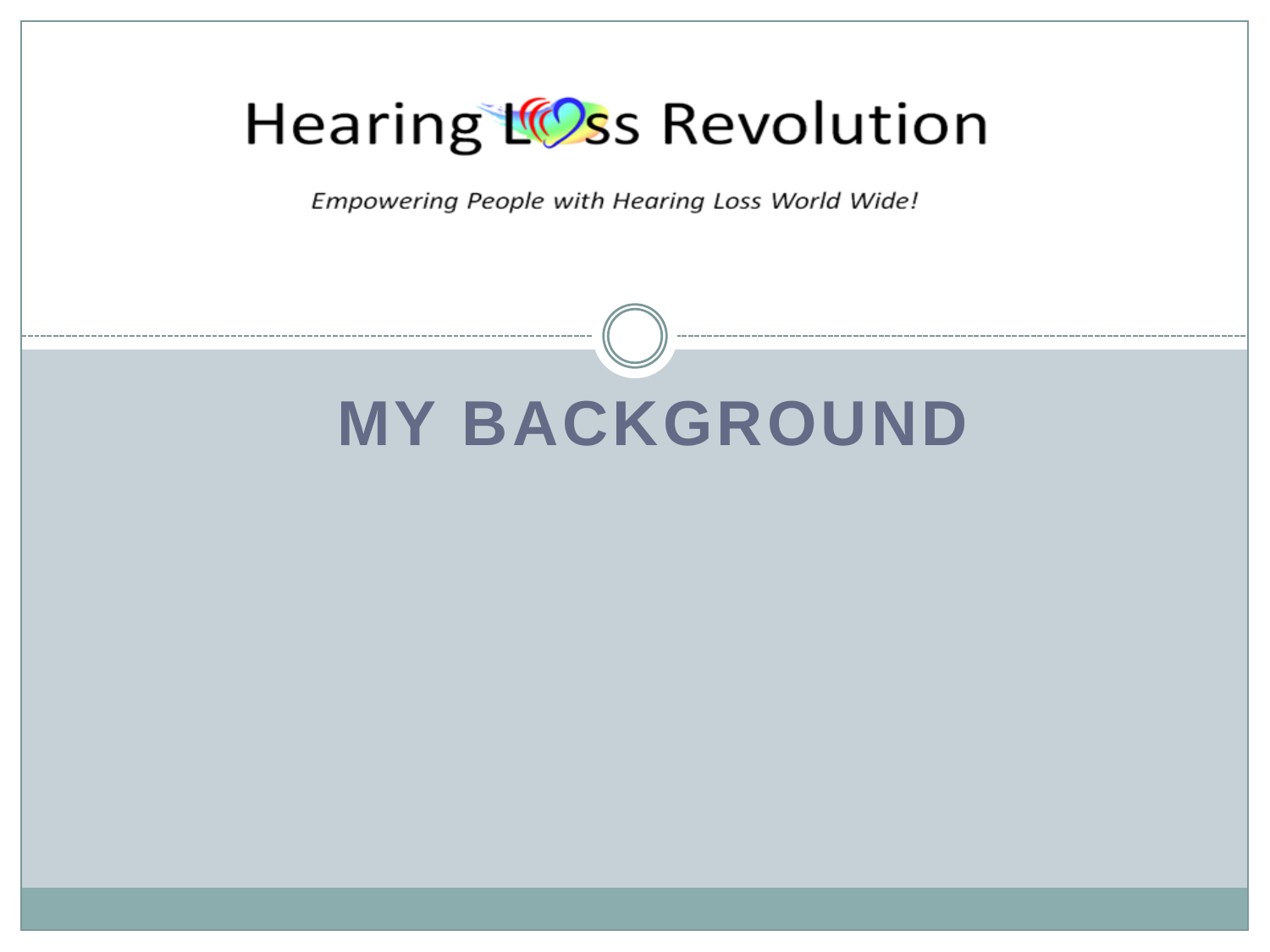

## THE FOUR AGREEMENTS FOR PEOPLE WITH HEARING LOSS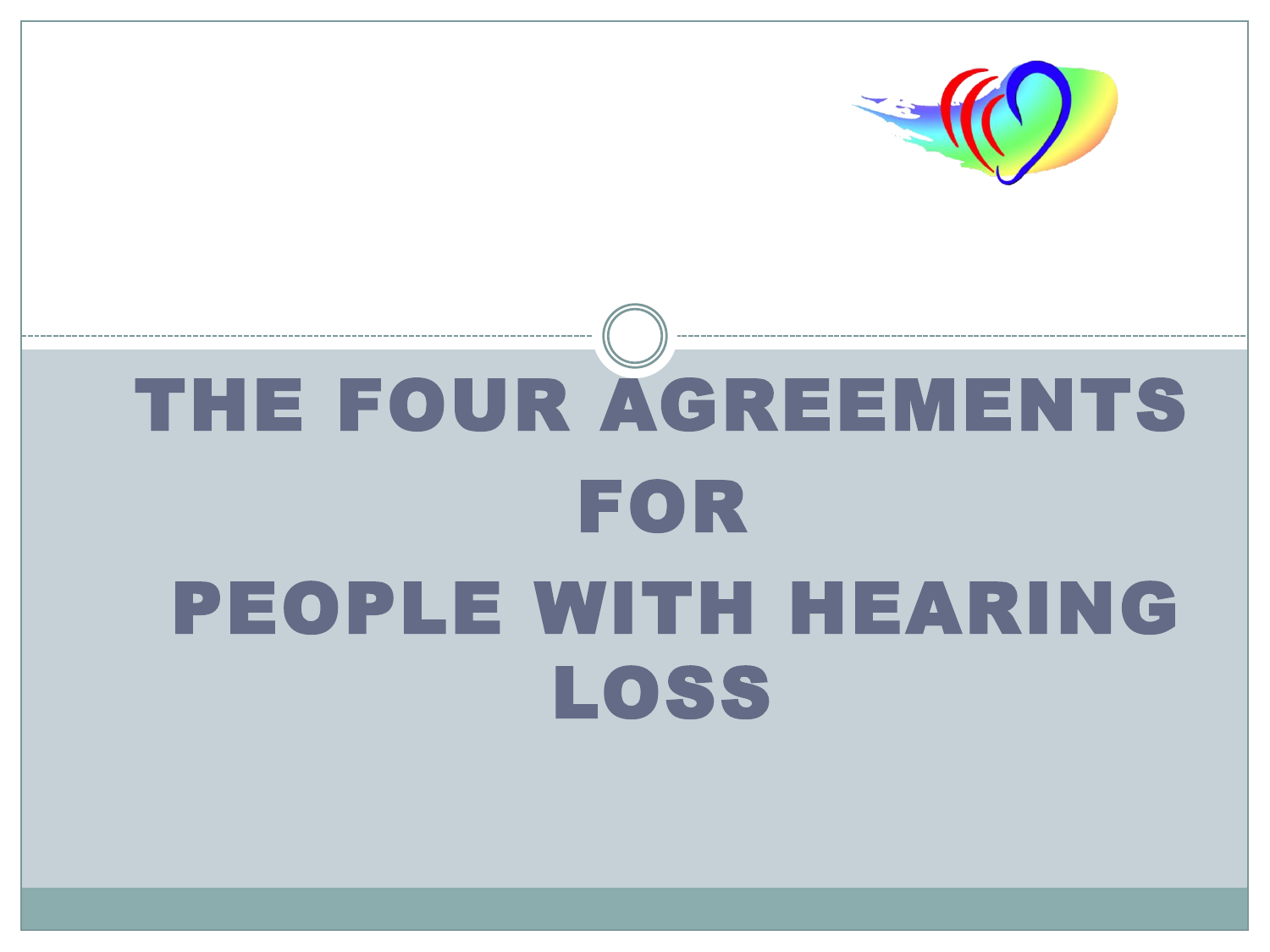

#### *WITH INSPIRATION FROM BOOK*

#### *THE FOUR AGREEMENTS BY DON MIGUEL RUIZ*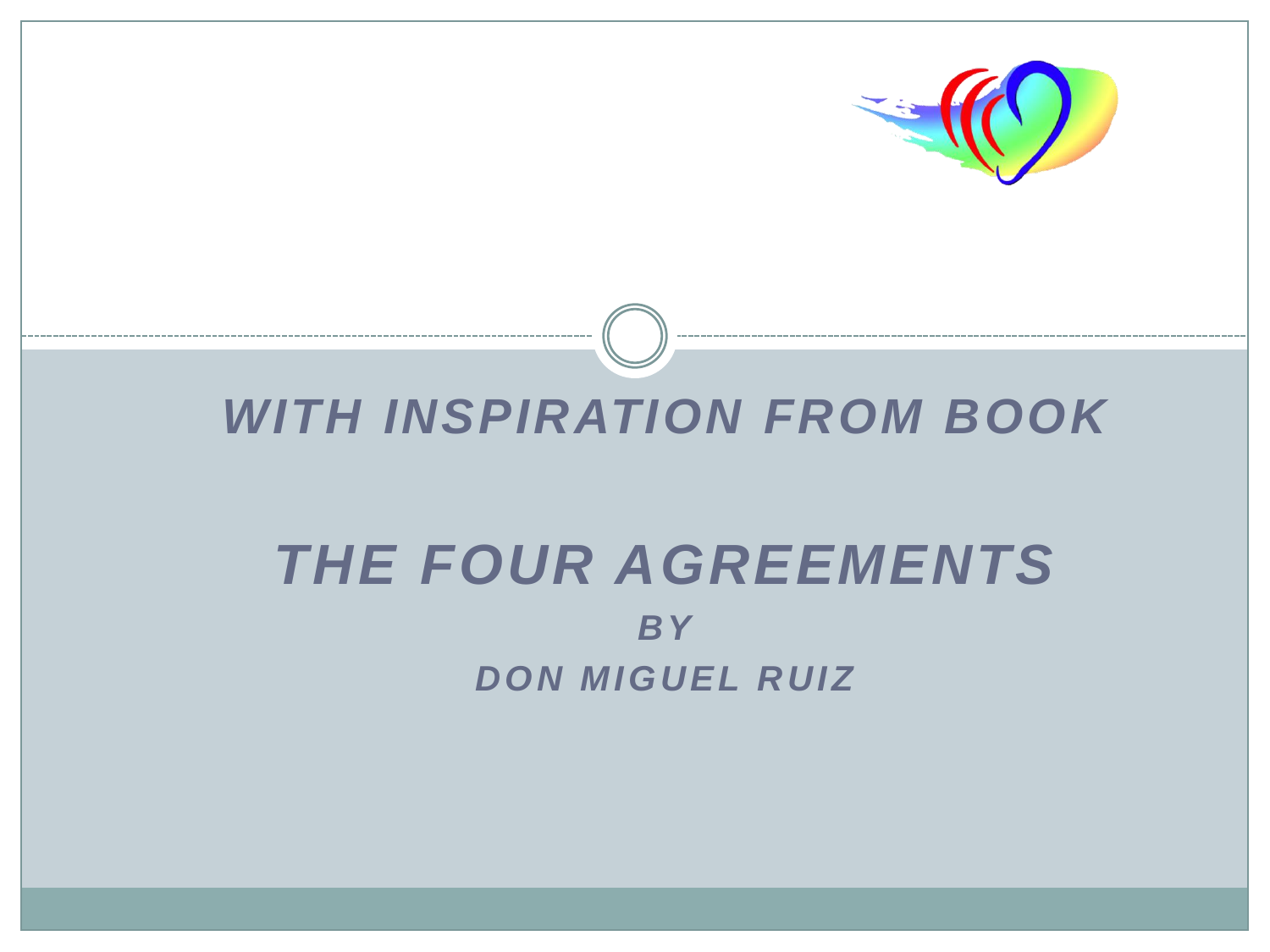

#### **GOAL OF COURSE:**

#### LET GO OF ANY NEGATIVE **THOUGHTS WE MAY HAVE ABOUT OUR HEARING LOSS …. AND SO LIVE OUR LIFES CONFIDENT AS PERSON WITH HEARING LOSS!**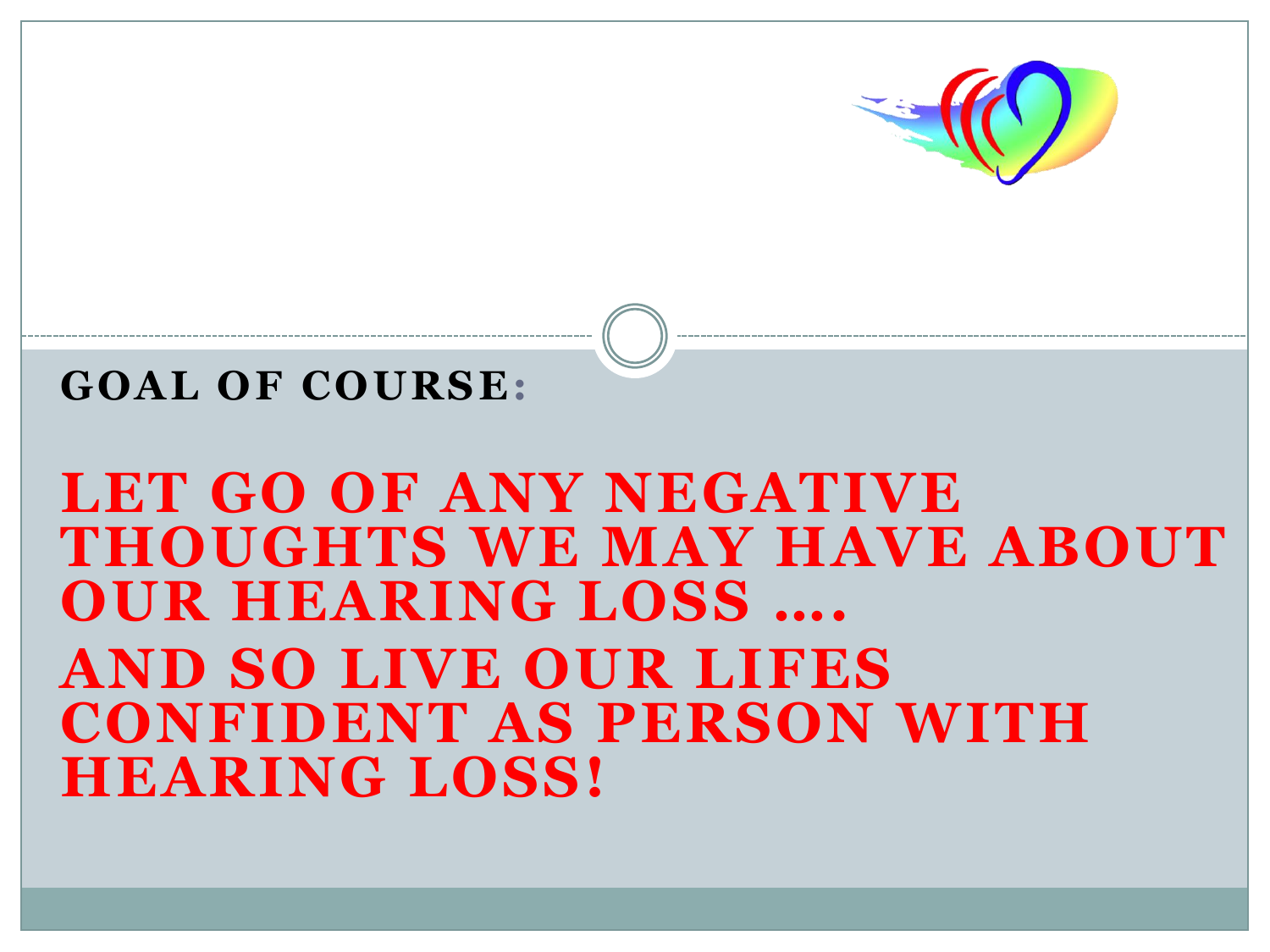

#### WHAT DO AGREEMENTS MEAN?

### **1. CONSCIOUS AGREEMENTS 2. SUBLIMINAL AGREEMENTS**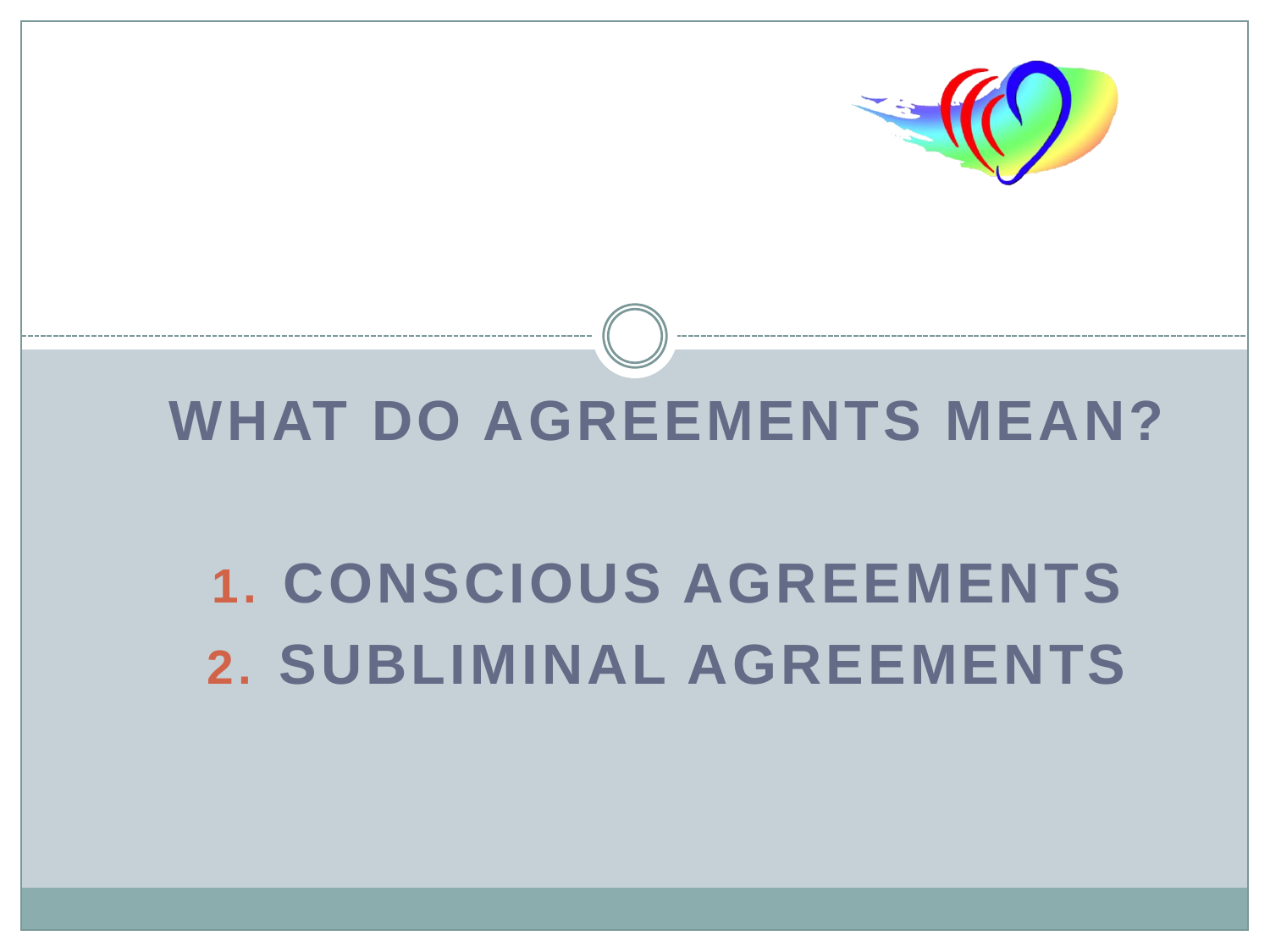

#### **WHAT AGREEMENTS DO WE HAVE ABOUT PEOPLE WITH HEARING LOSS?**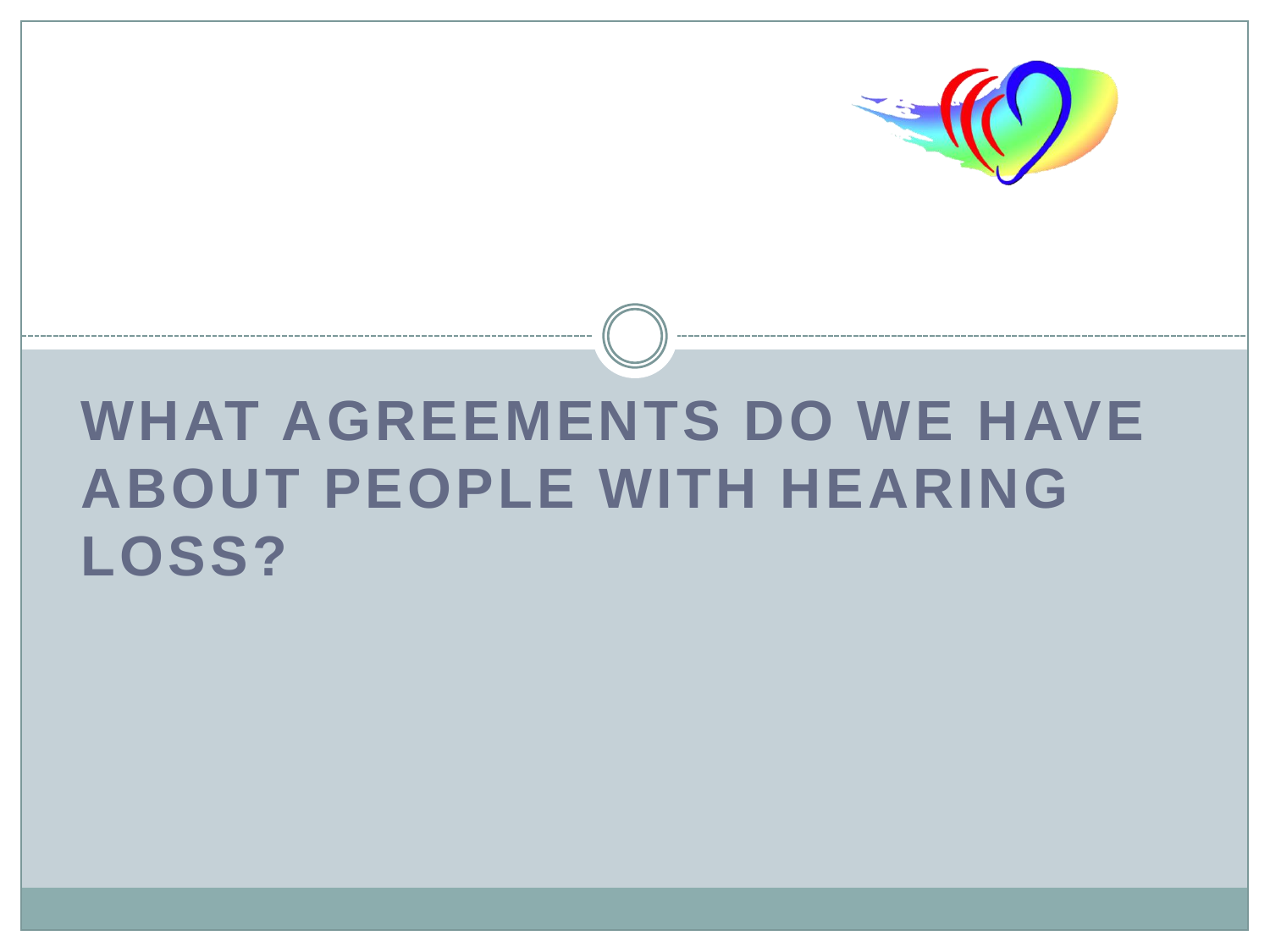

### **WHY IS IT IMPORTANT TO LOOK AT THESE STEREOTYPES?**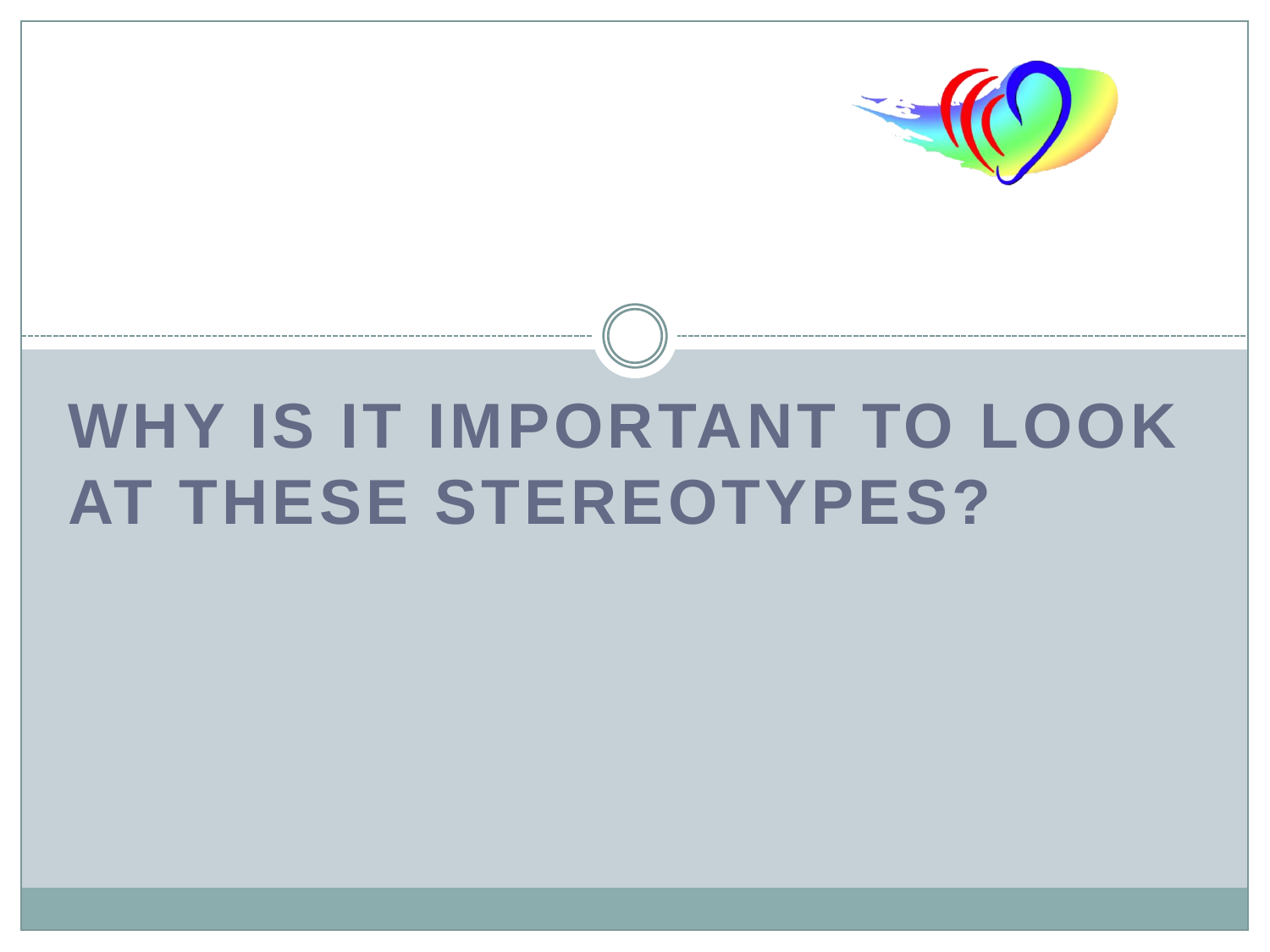

- Your beliefs become your Thoughts
- Your thoughts become your Words
- Your words become your Actions
- Your Actions become your Habits
- Your Habits become your Values
- Your values become your Destiny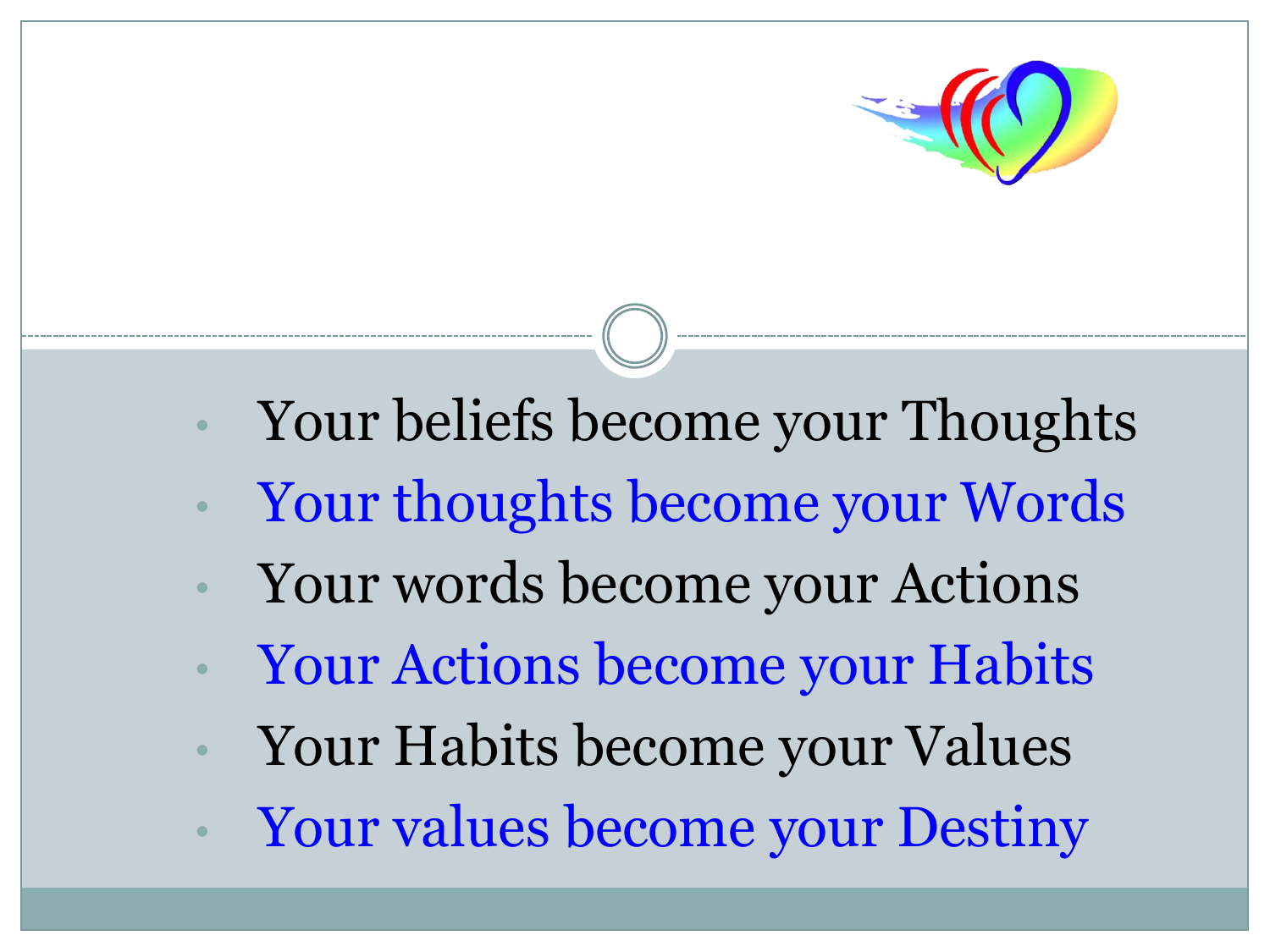

### *WHAT ARE THE FOUR AGREEMENTS FOR PEOPLE WITH HEARING LOSS?*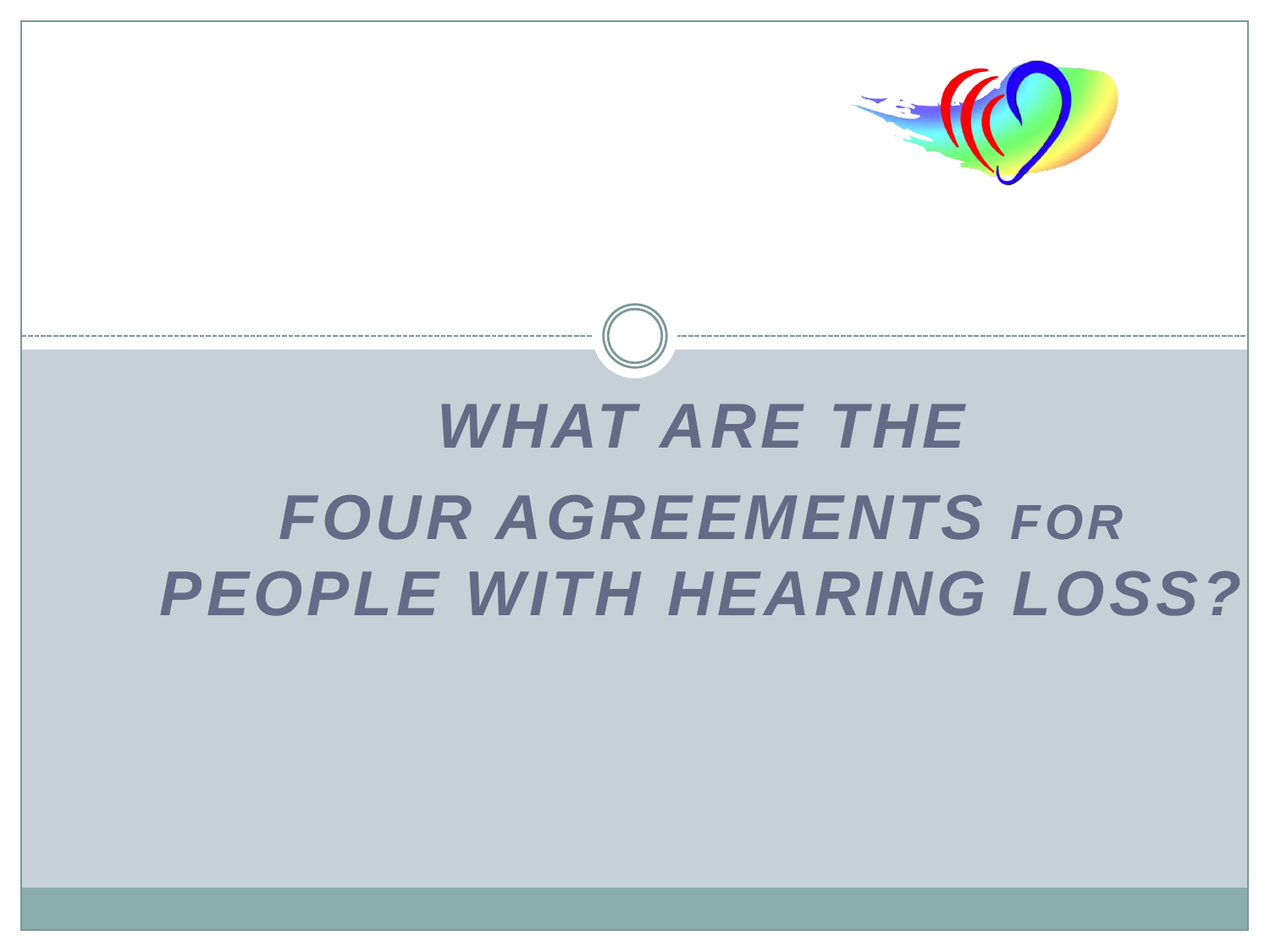

### **1. BE HONEST WITH YOURSELF 2. NEVER MAKE ASSUMPTIONS 3. NEVER TAKE ANYTHING PERSONALLY 4. ALWAYS DO YOUR BEST**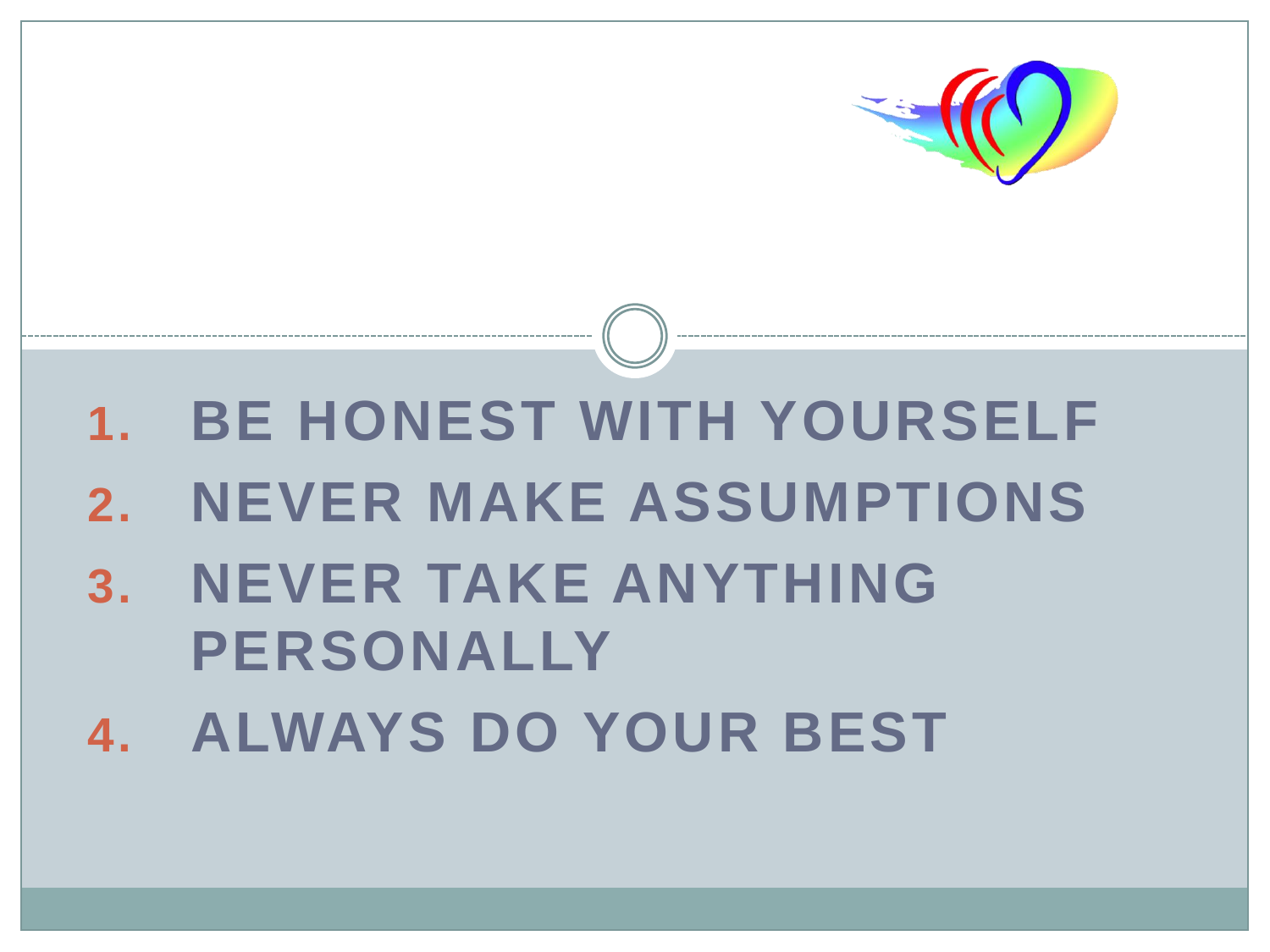

### **1. ALWAYS BE HONEST WITH YOURSELF RELATING TO YOUR HEARING LOSS**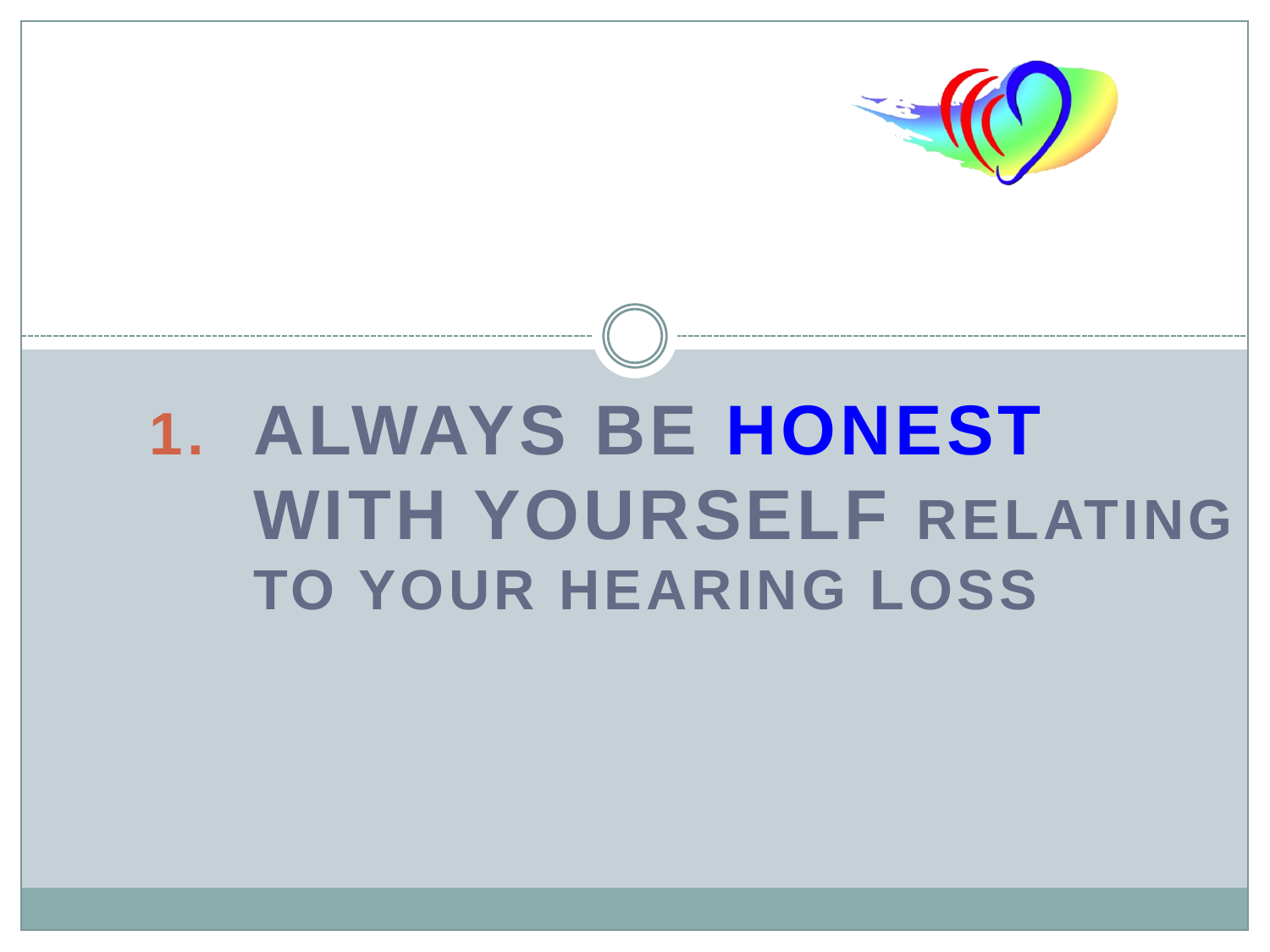

### **2. NEVER MAKE ASSUMPTIONS RELATING TO YOUR HEARING LOSS**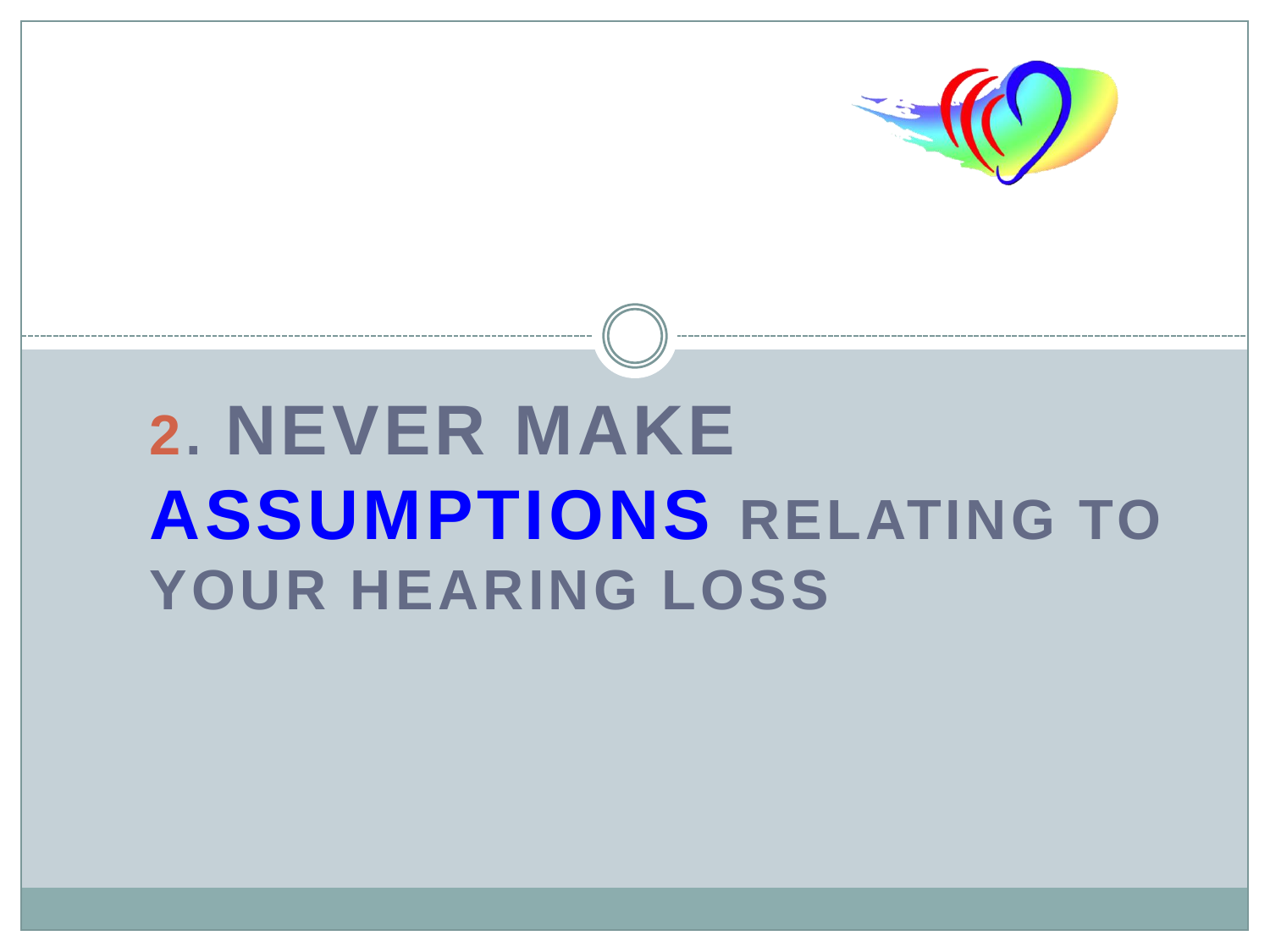

### **3. NEVER TAKE ANYTHING PERSONALLY RELATING TO YOUR HEARING**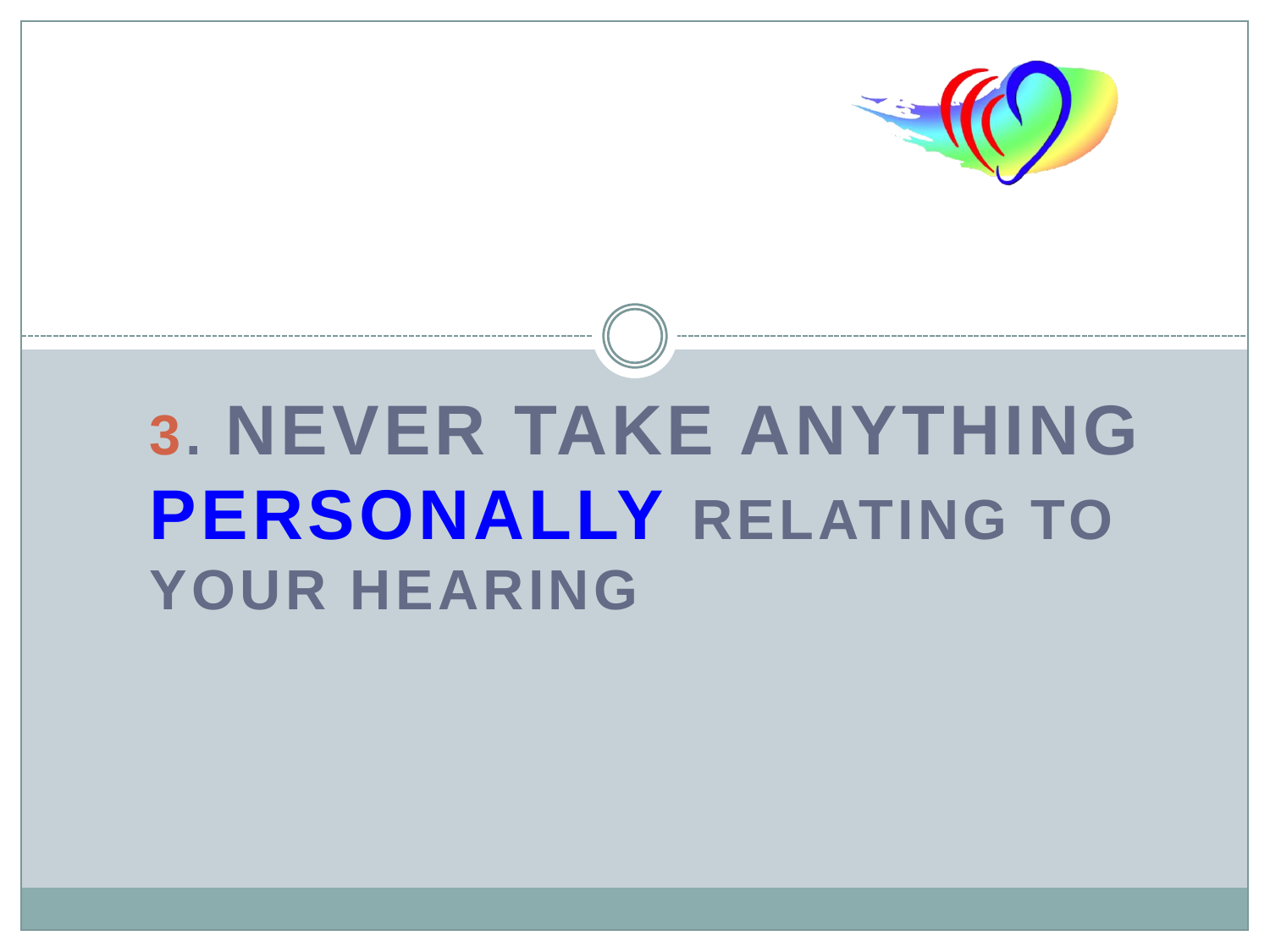

#### **. ALWAYS DO YOUR BEST**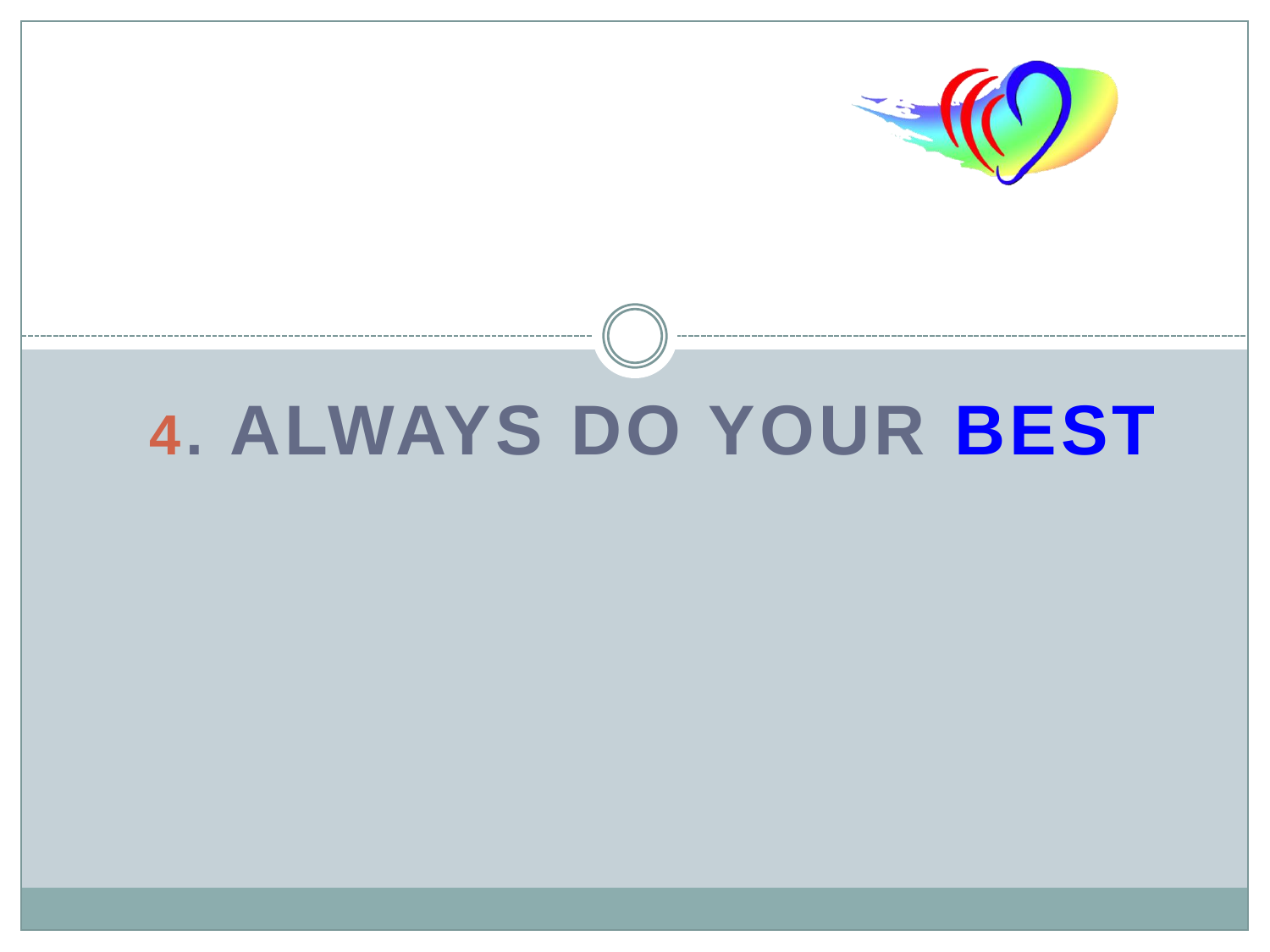

Hearing Loss Revolution

### LIVING THESE AGREEMENTS EMPOWER YOU TO LIVE A LIFE **CONFIDENT AS A PERSON WITH HEARING LOSS**